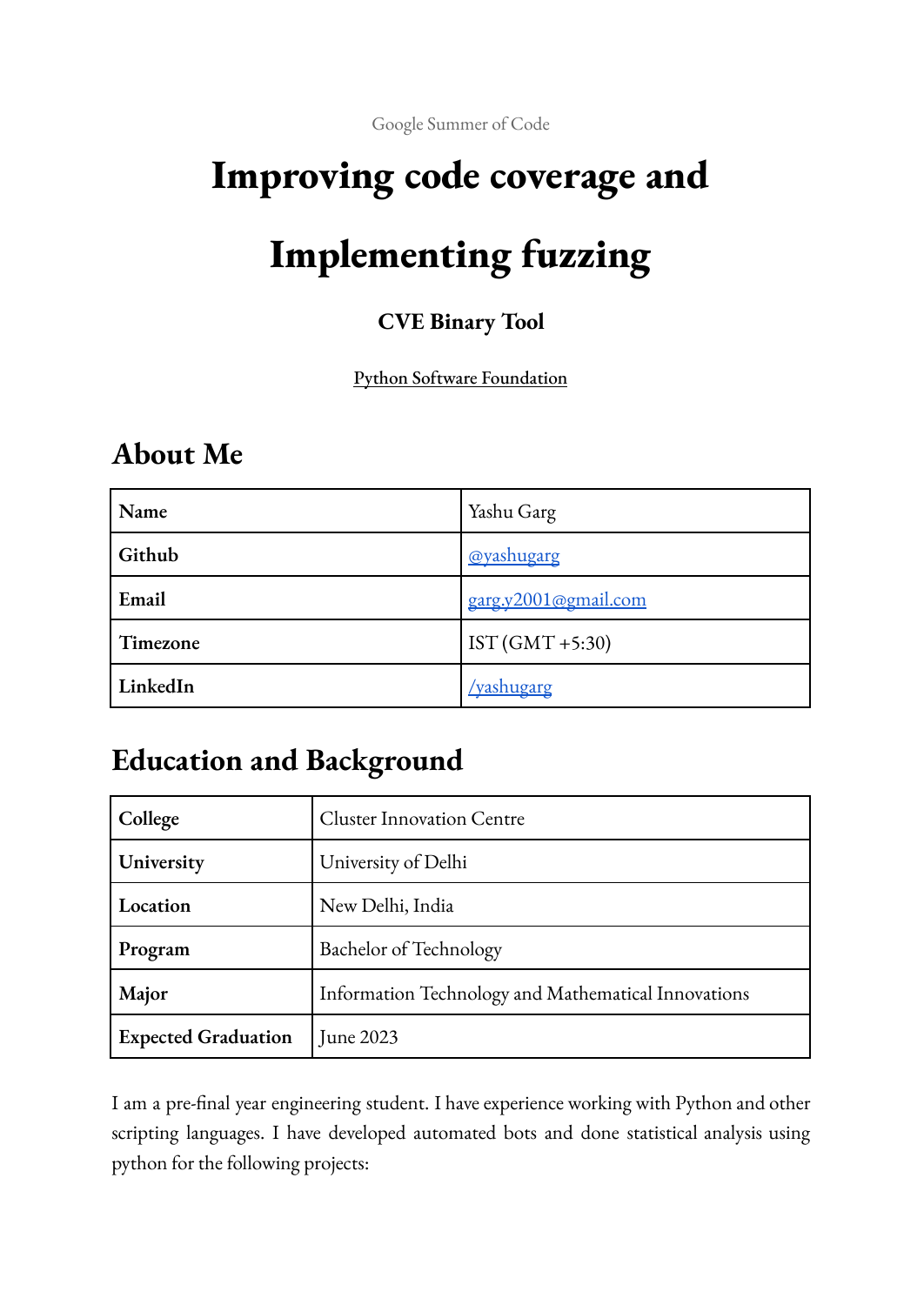- 1. [Creating](https://github.com/yashugarg/discordBot) a Discord Chatbot in Python
- 2. [Learning](https://github.com/yashugarg?tab=repositories&q=&type=&language=jupyter+notebook) Data Science with Python

### **Contributions in cve-bin-tool:**

#### **Issues:**

| <i>Issue</i>                                                             | Issue Link | <b>Status</b>       |
|--------------------------------------------------------------------------|------------|---------------------|
| Plan to make the tool support more archive types to<br>extract and test. | #1555      | Closed,<br>Resolved |

#### **Code Submissions:**

| Contribution                                                                                                                                                                                  | <b>Issue</b> | <b>Pull Request</b> | <b>Status</b>     |
|-----------------------------------------------------------------------------------------------------------------------------------------------------------------------------------------------|--------------|---------------------|-------------------|
| New checker: gnome librsvg<br>This was my first contribution to the<br>project where I added the Gnome librsvg<br>vulnerability checker.                                                      | #1494        | #1533               | Closed,<br>Merged |
| New checker: libseccomp<br>After the first contribution, I moved to add<br>a checker with more complex file name<br>patterns and signatures.                                                  | #1493        | #1556               | Closed,<br>Merged |
| Modified format_checkers to add<br>checker name to dictionary allow<br>Wrote a script to automatically add words<br>from checker names to the "allow"<br>dictionary for spelling checks       | #1567        | #1571               | Closed,<br>Merged |
| Added extractor support for more<br>archives<br>Enabled the tool to extract package<br>distribution files from more operating<br>systems like FreeBSD (.pkg) and Arch<br>Linux (.pkg.tar.zst) | #1555        | #1580               | Closed,<br>Merged |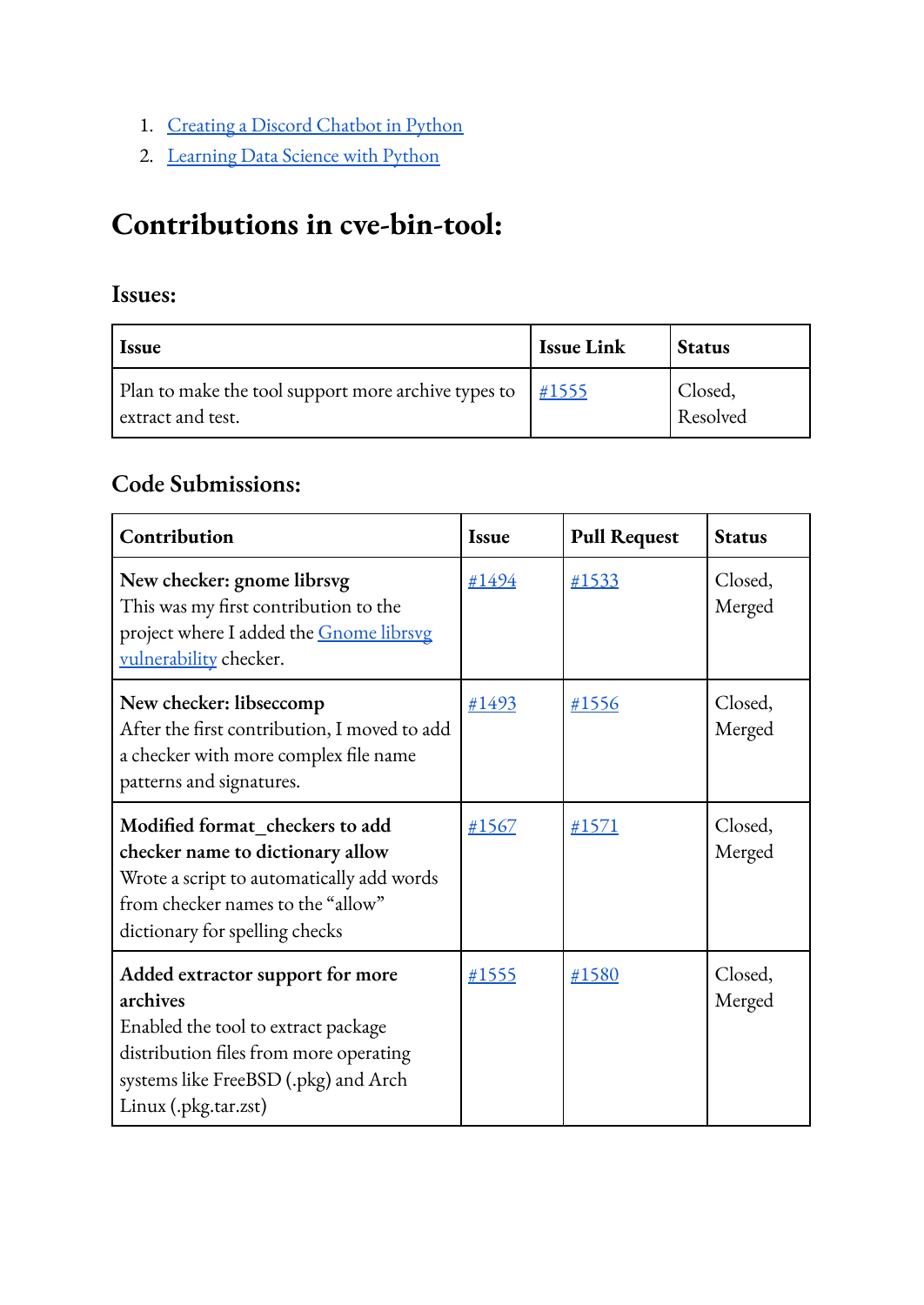### **Project Information**

#### **Organisation**

Python Software Foundation

#### **Sub-Organisation**

CVE Binary Tool

#### **Abstract**

- Getting the test coverage to over 95%, which is currently hovering around 80% coverage according to codecov: <https://codecov.io/gh/intel/cve-bin-tool>.
- Using fuzzers on some file inputs to find new bugs and fix them. Optimising code and adding tests to increase the general robustness of the code.

#### **Detailed Description,**

The CVE Binary Tool helps users determine known vulnerabilities in their system. The tool currently uses data from the National Vulnerability Database (NVD) list of Common Vulnerabilities and Exposures (CVEs), but additional data sources are being worked upon constantly.

I added two more to the list of over 100 checkers that focus on common vulnerable and open-source components scanned through to determine packages included in the scanned software.

Phase 1: Increasing code test coverage

Code coverage is a measurement used to express which lines of code were executed by a test suite. Three primary terms used to describe each line executed are the following.

- **Hit** indicates that the source code was executed by the test suite.
- **Partial** indicates that the source code was not fully executed by the test suite; there are remaining branches that were not executed.
- **Miss** indicates that the source code was not executed by the test suite.

The code coverage ranges from 75% to 85% according to codecov, with over 1000 misses. These misses include much code that is obsolete and functions with no proper tests.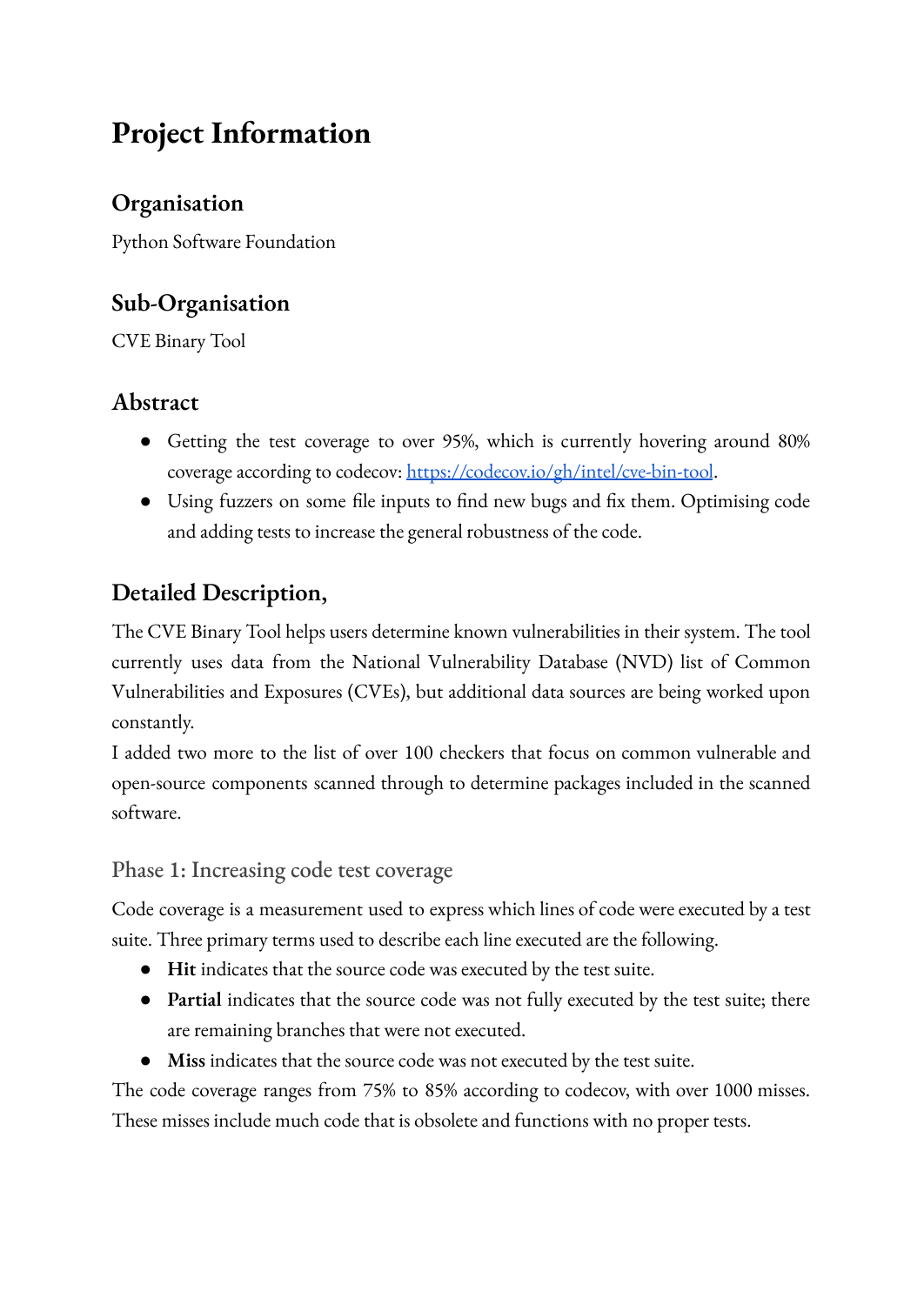

Graph showing test coverage in different modules of the tool Source: <https://app.codecov.io/gh/intel/cve-bin-tool> as of 11 April 2022.

For this part of the proposed project, I plan on removing and refactoring the code that is no longer needed. This includes analysis of different modules to understand and increase the general robustness of the functions.

Most of the modules with fewer lines than average are either total hits or misses. The partial execution is rather low, making it a good entry point to start the project.

Many modules don't have tests implemented and have 0% coverage. Hence, I propose to add test cases for the same from scratch without much past work to refactor, making the process fairly easy.

To make the overall average of code coverage cross 95%, I plan to begin by pushing the coverage of the *cve\_bin\_tool* suite to over 90% and the *test* suite to nearly 100%.

I also plan to improve the test harness and CI infrastructure of the project. A few checkers fail to test successfully on CI while working perfectly fine locally (Glibc being one example). Also, there's something wrong with Windows tests, so I plan to improve the CI for long tests on Windows as a stretch goal for this phase.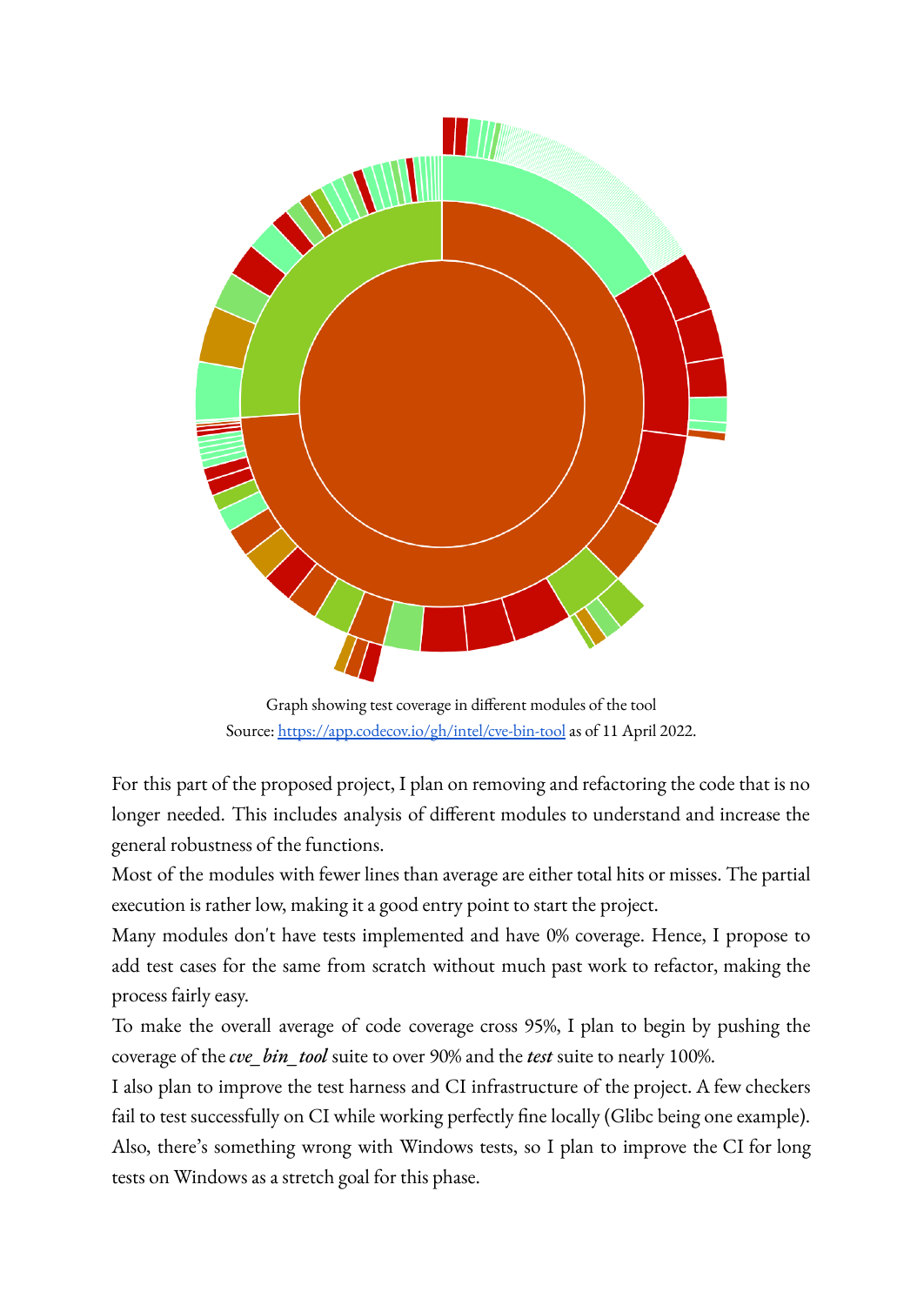To summarise, I would carry out the following steps to implement the first half of the project:

- Removing/Refactoring code that is unoptimized or no longer required.
- Writing tests for the code paths that have not been covered yet.
- Improving the test harness and CI infrastructure of the project.

#### Stretch Goal

I noticed that the SBOM module doesn't require much work on code coverage because it is already around 90%, thus allowing me to work parallely on the issues related to the module as a stretch goal while writing tests for other sections of the tool.

This goal includes adding more information to the SBOMs, possibly things that are not generally included in the final package ([Reference](https://github.com/intel/cve-bin-tool/issues/1383) Issue #1383).

It might also include adding a new output mode. Probably SBOM report to make it both user and machine-friendly for better integration into the tool to help get updates on binaries that weren't changing. ([Reference](https://github.com/intel/cve-bin-tool/issues/475) Issue #475)

#### Phase 2: Implementing fuzzers

During the execution of the second part of the project, after the 95% test coverage, I plan to improve the robustness of current code by using fuzzers on some of our file inputs to find new bugs, then fix them and add test cases.

Fuzzing or fuzz testing is an automated software testing technique that involves providing invalid, unexpected, or random data as inputs to a computer program. A fuzzer is a program that injects automatically semi-random data into a program/stack and detects bugs. The data-generation part is made of generators, and vulnerability identification relies on debugging tools.

Two of the most popular tools to implement fuzzing in python libraries are pythonfuzz and Google's Atheris. While these tools are apt for a thorough implementation of the entire project, libraries like xmlfuzzer and PyJFuzz can be helpful for specific file type inputs.

The tool I plan to refer to the most is **Fuzzer** by [Lachlan](https://github.com/lachlan-waugh/fuzzer), which can be used to implement fuzzing for all input file types like JSON, CSV, and XML, thus reducing redundancy and making the process quick and tidy.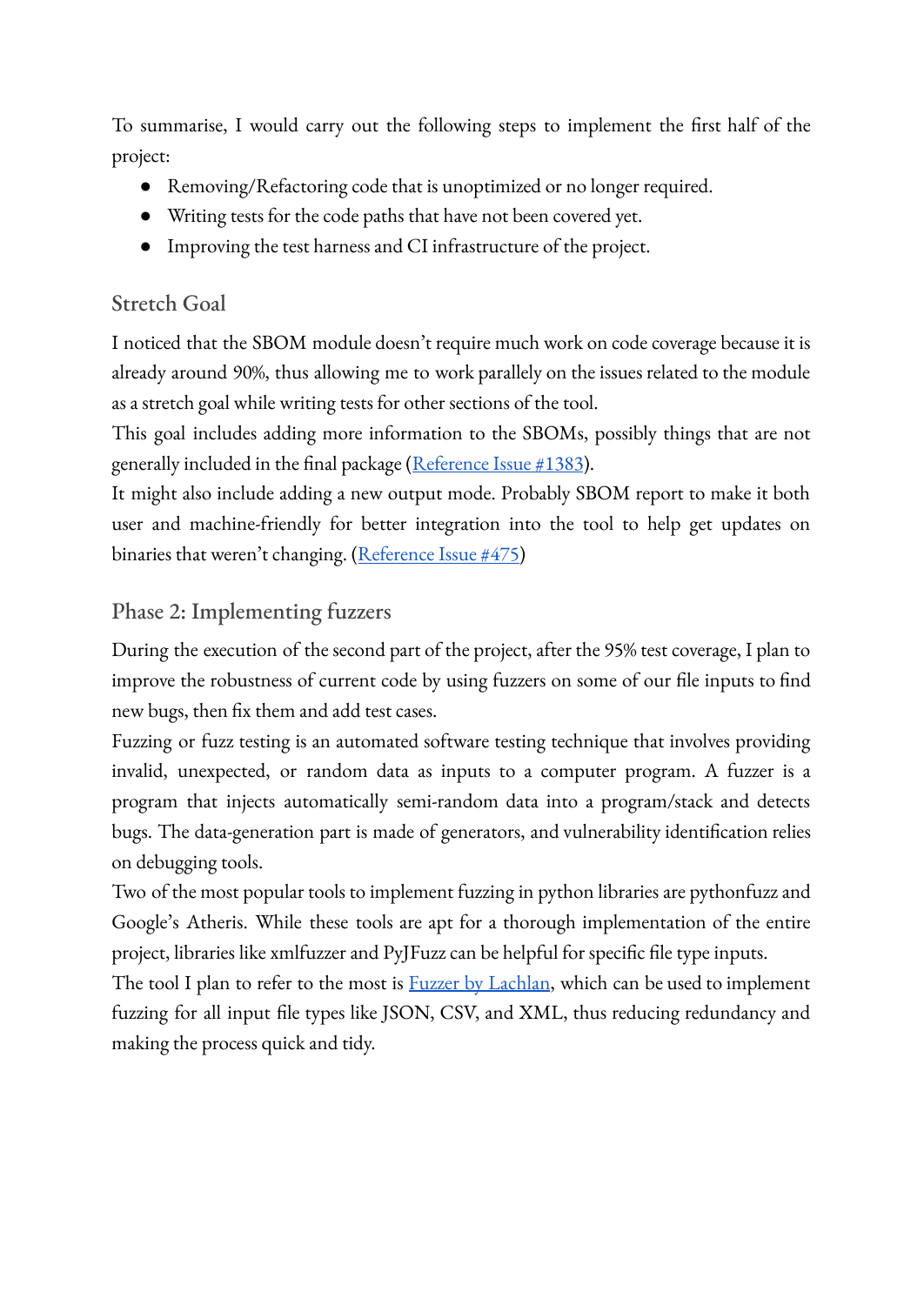# **Weekly Timeline**

Pre GSoC (Upto May 20)

- Make more contributions through issues and features to further my understanding of the codebase.
- Brush up on all the necessary topics and libraries in the proposed project.
- Get more familiar with the test methodology of the project.

Community Bonding (May 20 - June 12)

- Communicate with the mentors on different ideas for the testing and get input on how it can be integrated in a user-friendly way.
- Communicate with other selected applicants about their projects and how we can help each other.
- Keep working on issues and start exploring possible alternatives for fuzzers.

### **Phase 1 of 2 (Improving Code Coverage)**

Week 1 (June 13 - June 20)

● Start refactoring dead or unoptimized code by going through files with high partial hits.

Week 2 (June 20 - June 27)

- Continue removing/refactoring unused code.
- Start writing new tests for incomplete modules.

Week 3 (June 27 - July 4)

- Fix any bugs caused during refactoring.
- Continue writing tests for different modules.

Week  $4$  (July  $4$  - July 11)

- Communicate with fellow candidates and developers to ensure all the new code is well tested and covered.
- Start writing tests for modules with 0% coverage.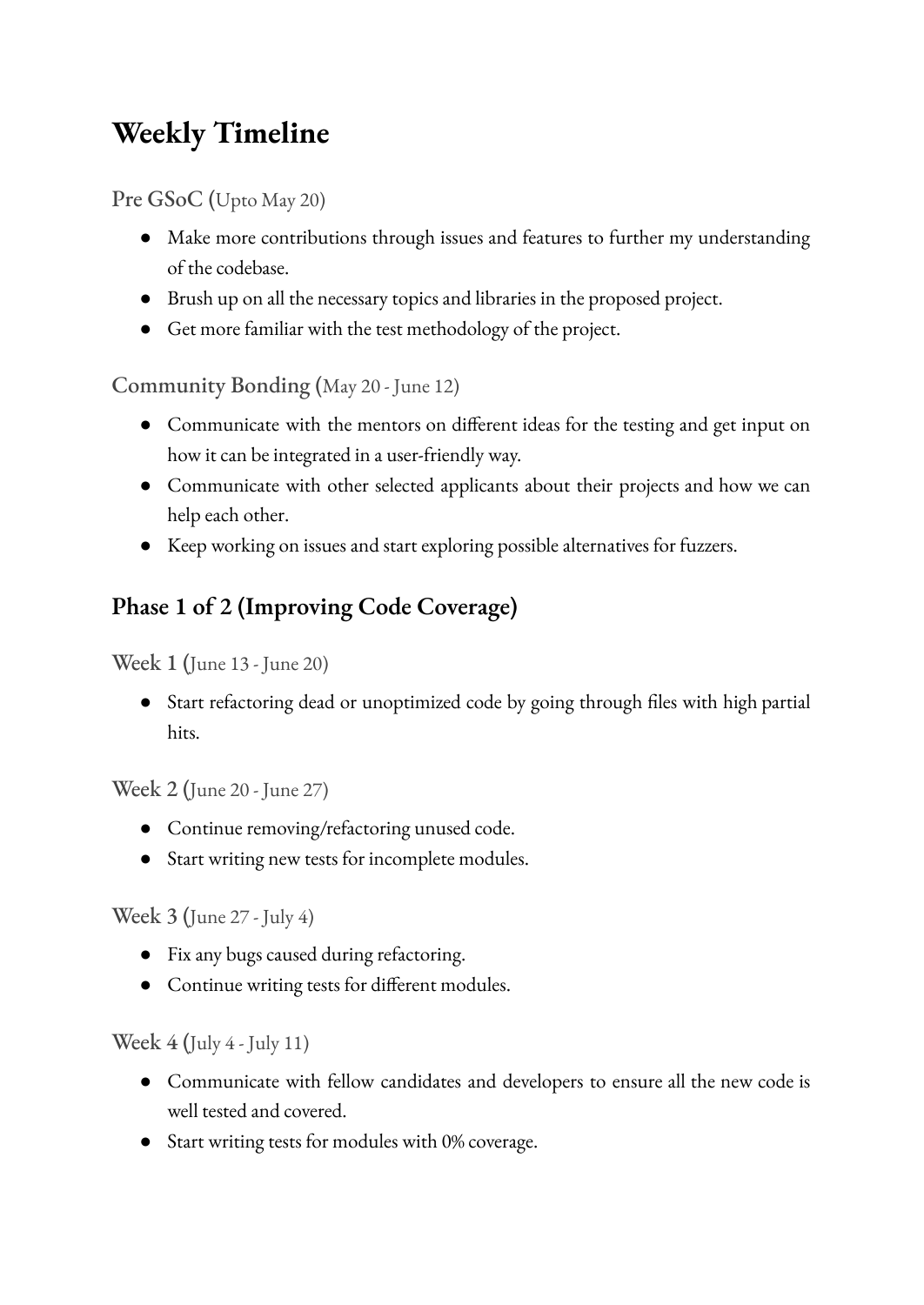Week 5 (July 11 - July 18)

- Finish writing tests.
- Start looking for possible optimizations in the CI interface and test harnesses.
- Fix CI test fails for checkers with complex file patterns.

Week 6 (July 18 - July 25).

- Keep working on improving long tests on Windows.
- Finish up phase 1 of the project with documentation.

#### **Phase 2 of 2 (Implementing fuzzers)**

Week 7 (July 25 - August 1)

- Phase 1 submission and evaluation.
- Discuss and start implementing ideas for fuzzing.

Week 8 (August 1 - August 8)

● Start implementing fuzzers for XML file inputs on SBOM code.

Week 9 (August 8 - August 15)

- Finish working on the SBOM module.
- Start with JSON/CSV fuzzers for report code.

Week 10 (August 15 - August 22)

● Finish up implementing fuzzing for the project.

Week 11 (August 22 - August 29)

- Work on fixing all the new and reported issues.
- Add new test cases to suit the changes made.

Week 12 (August 29 - September 5)

- Keep fixing new issues and adding new test cases.
- Wrap things up for phase 2 of the project with documentation.